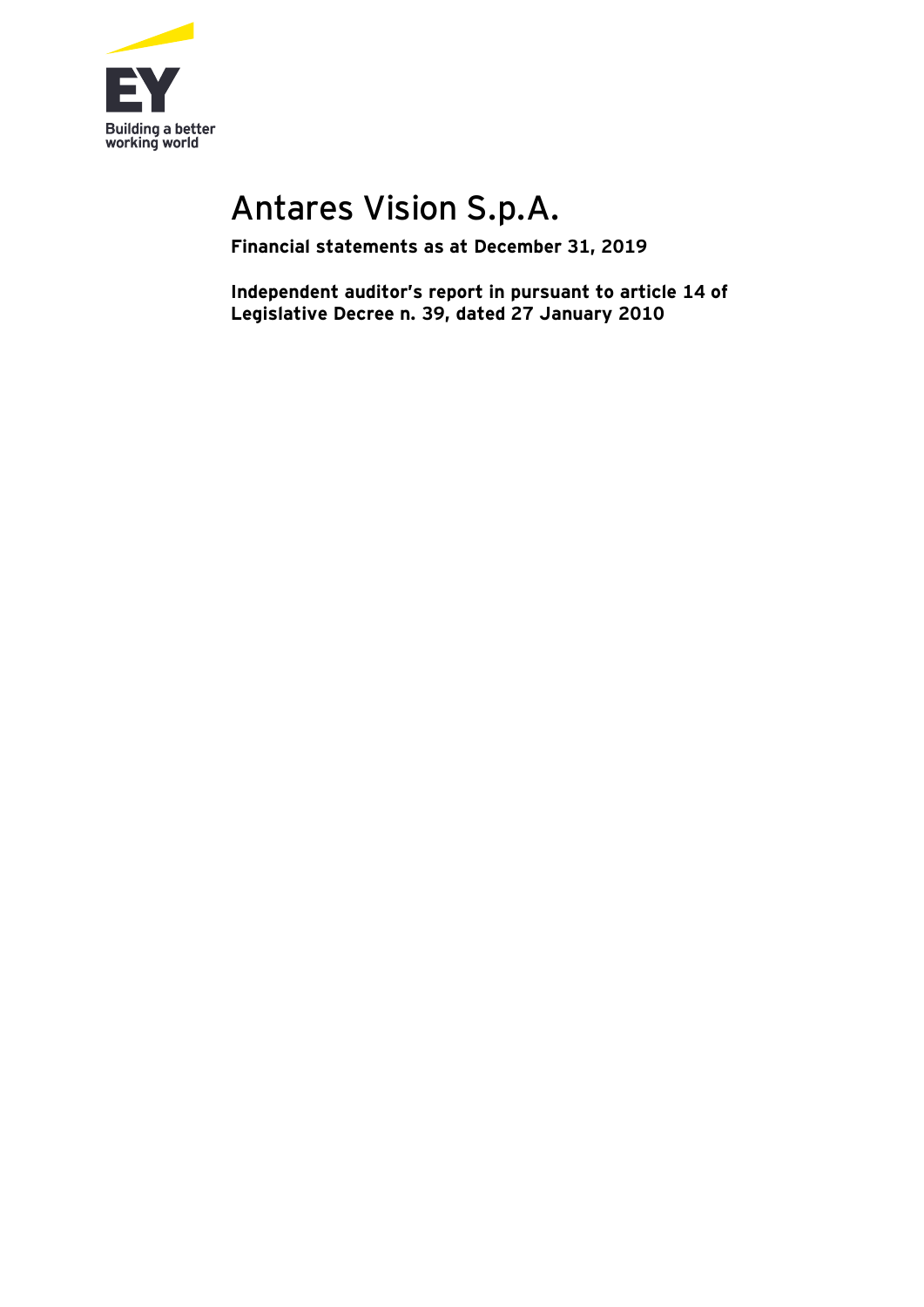

EY S.p.A. Corso Magenta, 29 25121 Brescia

Tel: +39 030 2896111 Fax: +39 030 295437 ey.com

## **Independent auditor's report pursuant to article 14 of Legislative Decree n. 39, dated 27 January 2010 (Translation from the original Italian text)**

To the Shareholders of **Antares Vision S.p.A.**

# **Report on the Audit of the Financial Statements**

#### **Opinion**

We have audited the financial statements of Antares Vision S.p.A. (the Company), which comprise the balance sheet as at December 31, 2019, the income statement and statement of cash flows for the year then ended, and explanatory notes.

In our opinion, the financial statements give a true and fair view of the financial position of the Company as at December 31, 2019, and of its financial performance and its cash flows for the year then ended in accordance with the Italian regulations governing financial statements.

#### **Basis for Opinion**

We conducted our audit in accordance with International Standards on Auditing (ISA Italia). Our responsibilities under those standards are further described in the *Auditor's Responsibilities for the Audit of the Financial Statements* section of our report. We are independent of the Company in accordance with the regulations and standards on ethics and independence applicable to audits of financial statements under Italian Laws. We believe that the audit evidence we have obtained is sufficient and appropriate to provide a basis for our opinion.

#### **Responsibilities of Directors and Those Charged with Governance for the Financial Statements**

The Directors are responsible for the preparation of the financial statements that give a true and fair view in accordance with the Italian regulations governing financial statements**,** and, within the terms provided by the law, for such internal control as they determine is necessary to enable the preparation of financial statements that are free from material misstatement, whether due to fraud or error.

The Directors are responsible for assessing the Company's ability to continue as a going concern and, when preparing the financial statements, for the appropriateness of the going concern assumption, and for appropriate disclosure thereof. The Directors prepare the financial statements on a going concern basis unless they either intend to liquidate the Company or to cease operations, or have no realistic alternative but to do so.

The statutory audit committee ("Collegio Sindacale") is responsible, within the terms provided by the law, for overseeing the Company's financial reporting process.

 $EV$  S  $n$  A Sede Legale: Via Lombardia, 31 - 00187 Roma Capitale Sociale Euro 2.525.000,00 i.v. Iscritta alla S.O. del Registro delle Imprese presso la C.C.I.A.A. di Roma Codice fiscale e numero di iscrizione 00434000584 - numero R.E.A. 250904 P.IVA 00891231003 Iscritta al Registro Revisori Legali al n. 70945 Pubblicato sulla G.U. Suppl. 13 - IV Serie Speciale del 17/2/1998 Iscritta all'Albo Speciale delle società di revisione Consob al progressivo n. 2 delibera n.10831 del 16/7/1997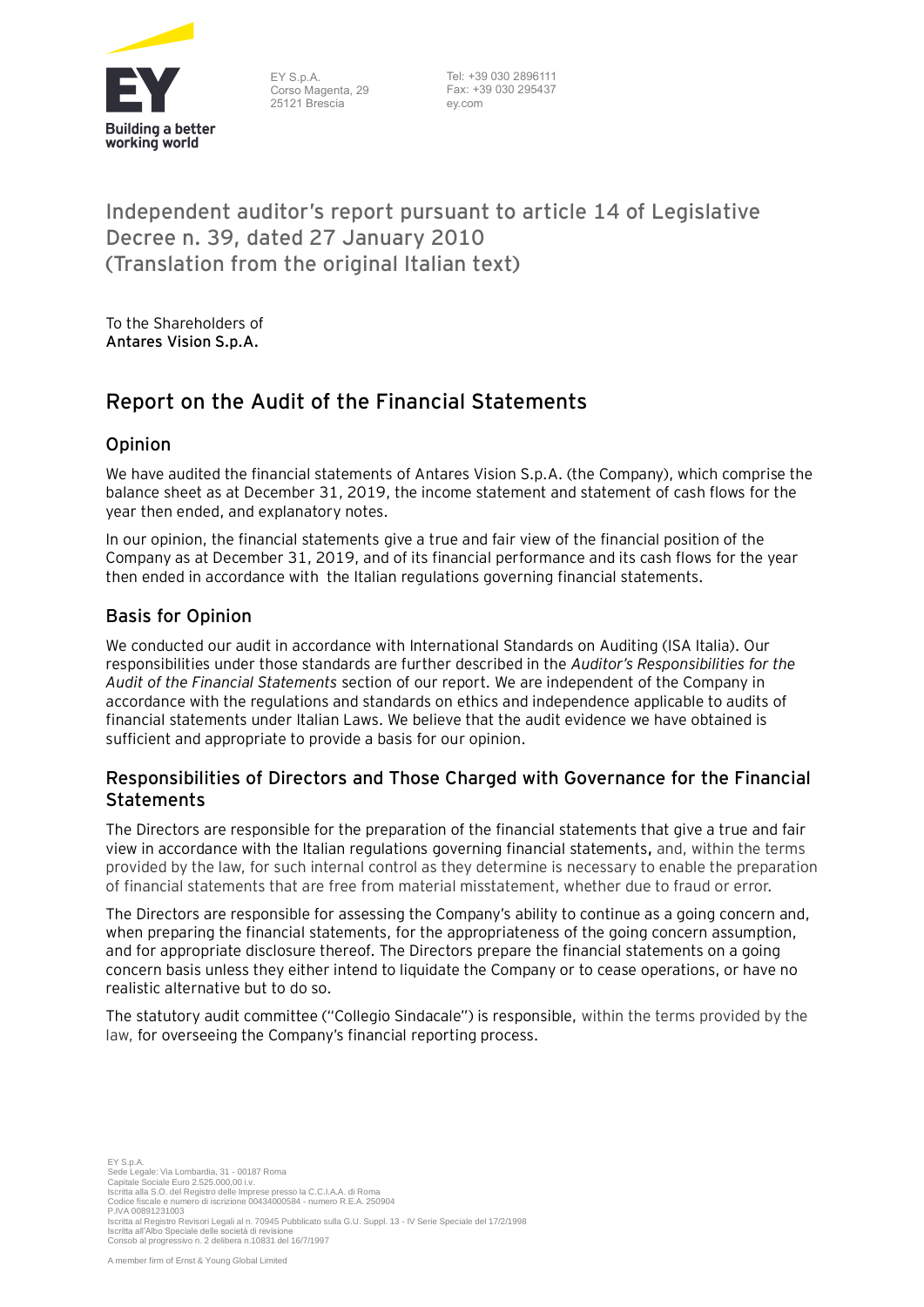

#### **Auditor's Responsibilities for the Audit of the Financial Statements**

Our objectives are to obtain reasonable assurance about whether the financial statements as a whole are free from material misstatement, whether due to fraud or error, and to issue an auditor's report that includes our opinion. Reasonable assurance is a high level of assurance, but is not a guarantee that an audit conducted in accordance with International Standards on Auditing (ISA Italia) will always detect a material misstatement when it exists. Misstatements can arise from fraud or error and are considered material if, individually or in aggregate, they could reasonably be expected to influence the economic decisions of users taken on the basis of these financial statements.

As part of an audit in accordance with International Standards on Auditing (ISA Italia), we have exercised professional judgment and maintained professional skepticism throughout the audit. In addition:

- we have identified and assessed the risks of material misstatement of the financial statements, whether due to fraud or error, designed and performed audit procedures responsive to those risks, and obtained audit evidence that is sufficient and appropriate to provide a basis for our opinion. The risk of not detecting a material misstatement resulting from fraud is higher than for one resulting from error, as fraud may involve collusion, forgery, intentional omissions, misrepresentations, or the override of internal control;
- we have obtained an understanding of internal control relevant to the audit in order to design audit procedures that are appropriate in the circumstances, but not for the purpose of expressing an opinion on the effectiveness of the Company's internal control;
- we have evaluated the appropriateness of accounting policies used and the reasonableness of accounting estimates and related disclosures made by the Directors;
- we have concluded on the appropriateness of Directors' use of the going concern basis of accounting and, based on the audit evidence obtained, whether a material uncertainty exists related to events or conditions that may cast significant doubt on the Company's ability to continue as a going concern. If we conclude that a material uncertainty exists, we are required to draw attention in our auditor's report to the related disclosures in the financial statements or, if such disclosures are inadequate, to consider this matter in forming our opinion. Our conclusions are based on the audit evidence obtained up to the date of our auditor's report. However, future events or conditions may cause the Company to cease to continue as a going concern;
- we have evaluated the overall presentation, structure and content of the financial statements, including the disclosures, and whether the financial statements represent the underlying transactions and events in a manner that achieves fair presentation.

We have communicated with those charged with governance, identified at an appropriate level as required by ISA Italia, regarding, among other matters, the planned scope and timing of the audit and significant audit findings, including any significant deficiencies in internal control that we identify during our audit.

### **Report on compliance with other legal and regulatory requirements**

#### **Opinion pursuant to article 14, paragraph 2, subparagraph e), of Legislative Decree n. 39 dated 27 January 2010**

The Directors of Antares Vision S.p.A. are responsible for the preparation of the Report on Operations of the Company as at December 31, 2019, including its consistency with the related financial statements and its compliance with the applicable laws and regulations.